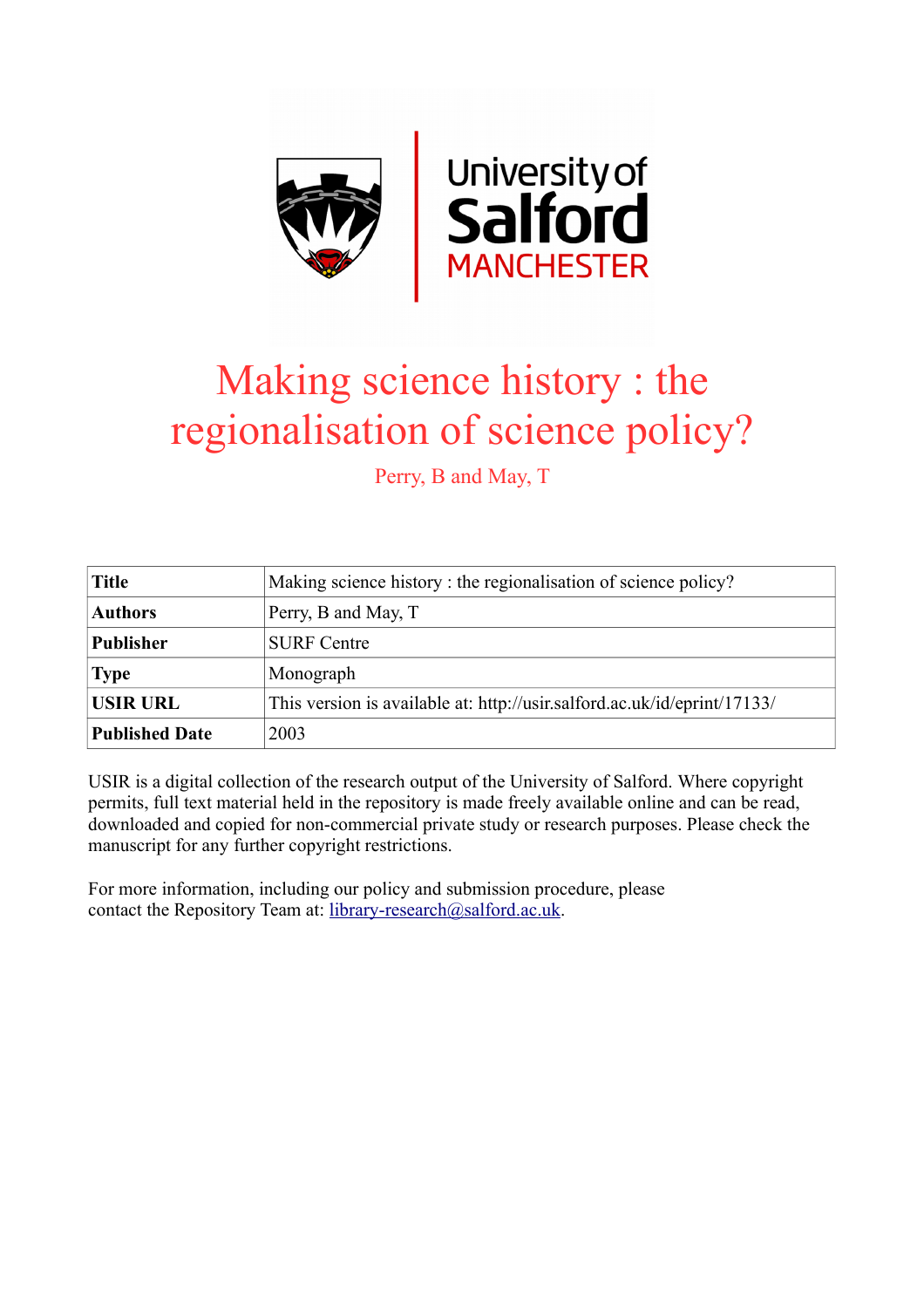



# **'Making Science History': The Regionalisation of Science Policy?**

#### **The SURF Centre, University of Salford Simon Marvin and Beth Perry**

*Science and the UK regions 12th May* 2003

The SURF Centre, University of Salford, 113-115 Portland Street, Manchester, M1 6DW, England.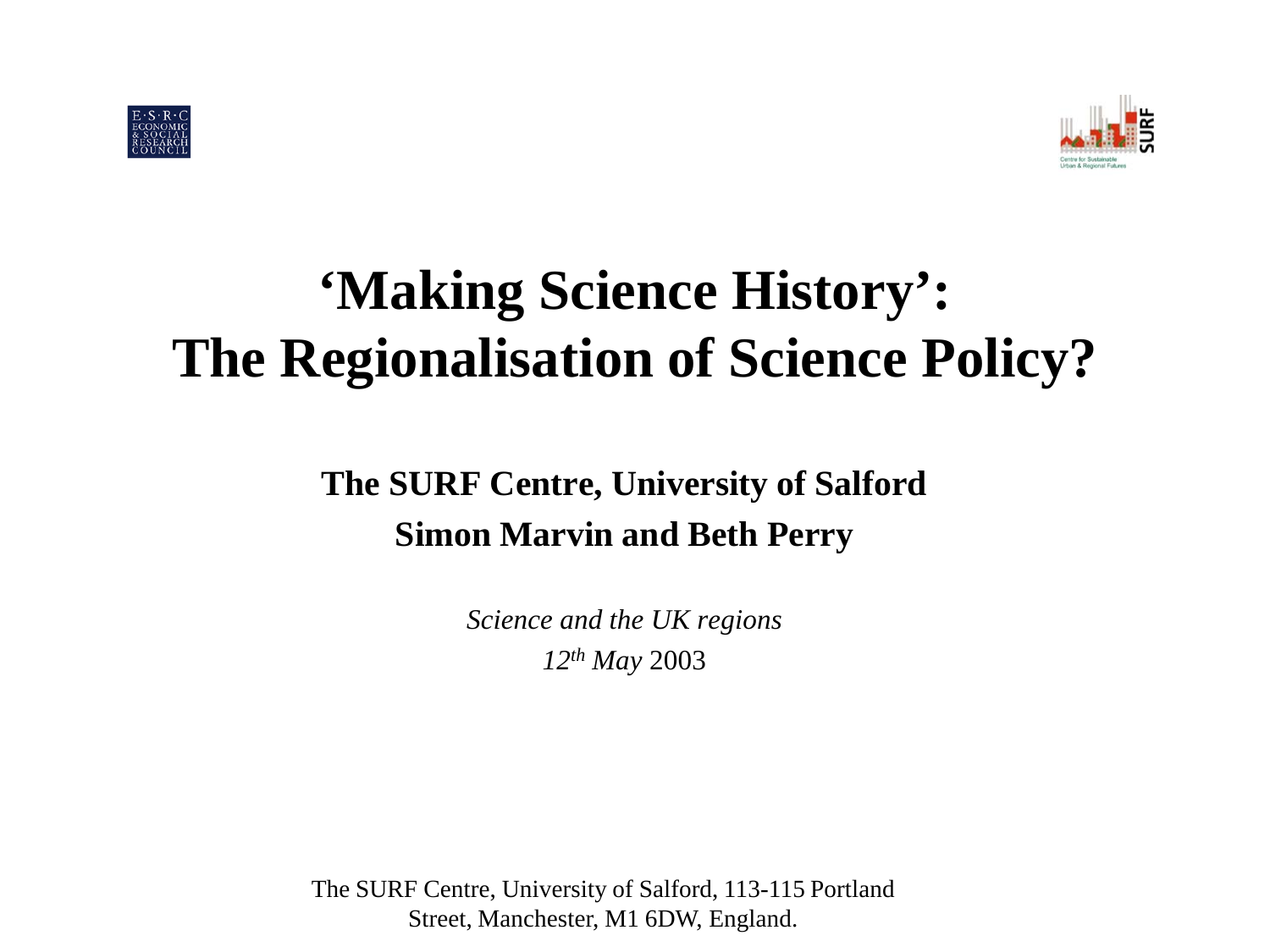

#### *2. Context for Research*



- North West case study key regional challenge to national science priorities.
- Regionalisation devolution and economic policy - created context for new demands.
- Has national science policy been regionalised? How significant are developments at the regional level?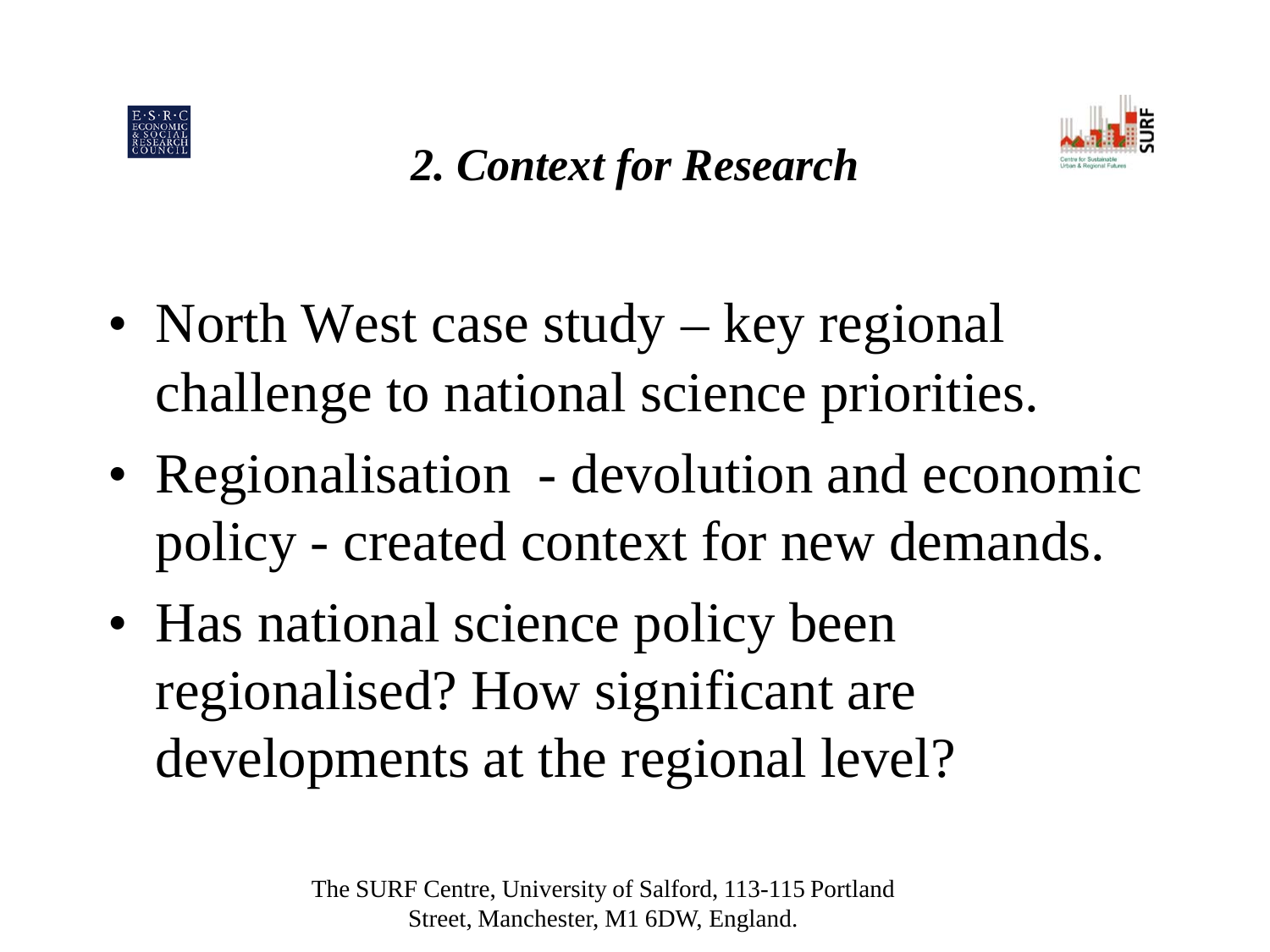

#### *3. The Daresbury Controversy*



- *The Issue*: 1999, decision to build new DIAMOND synchrotron radiation source (SRS): *where should it go?*
- *The Choices*: Daresbury Laboratory, Cheshire, NW England …OR… Rutherford Appleton Laboratory (Oxfordshire – 'golden triangle' of London, Oxford and Cambridge, SE)
- *The Response:* Regional campaign in NW to keep Diamond @ Daresbury, cross-institutional, scientific and political support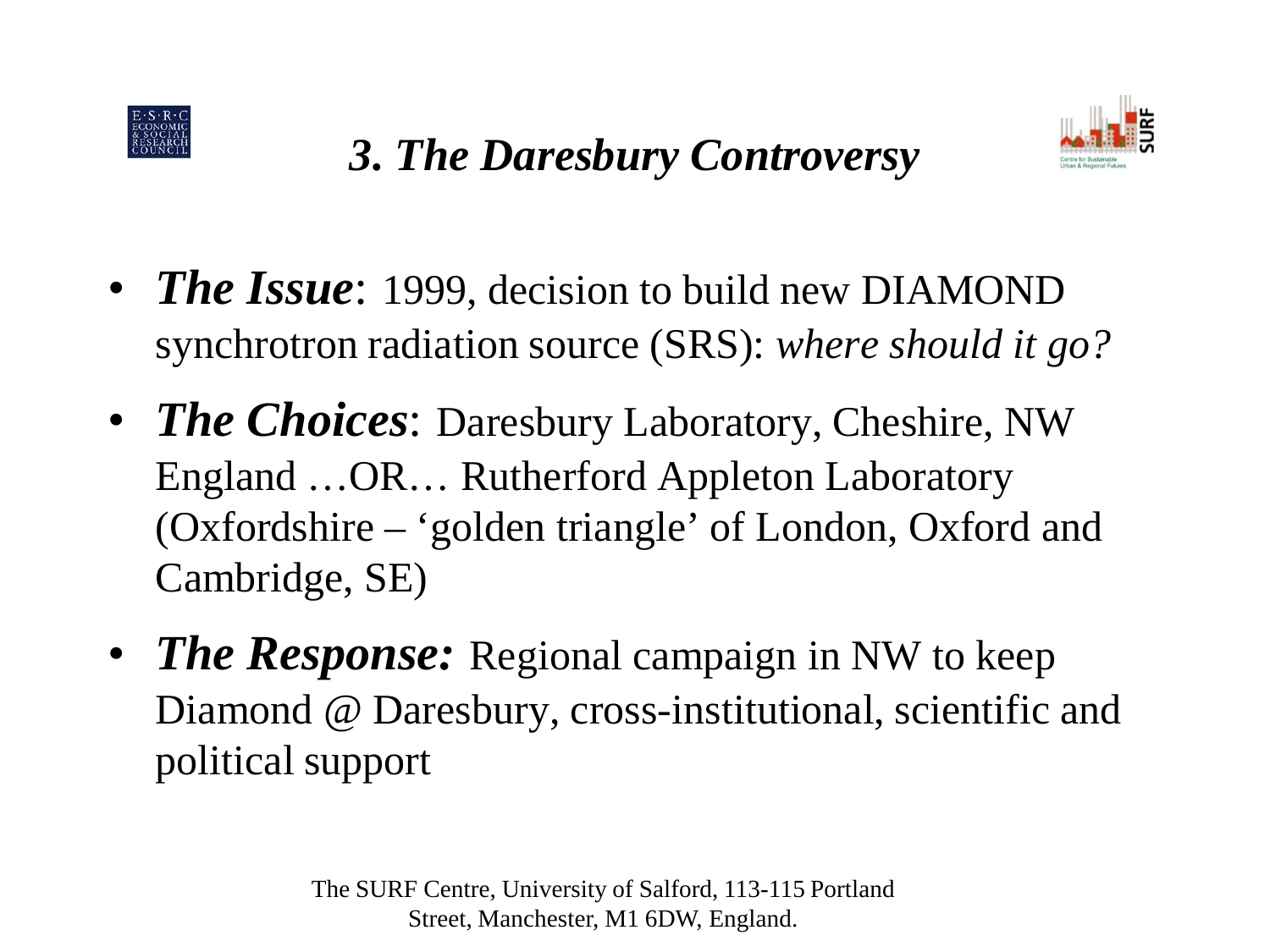



- *National View:* scientific criteria only; co-location important; national interest; politics should not enter into scientific decision-making:
- *Regional View:* scientific and regional criteria; regional innovation system; North-South divide in scientific funding revealed; scientific decisionmaking is unaccountable to regional interests.
	- NW around 11% national GDP and population but only 5% Government and HEI R&D spend.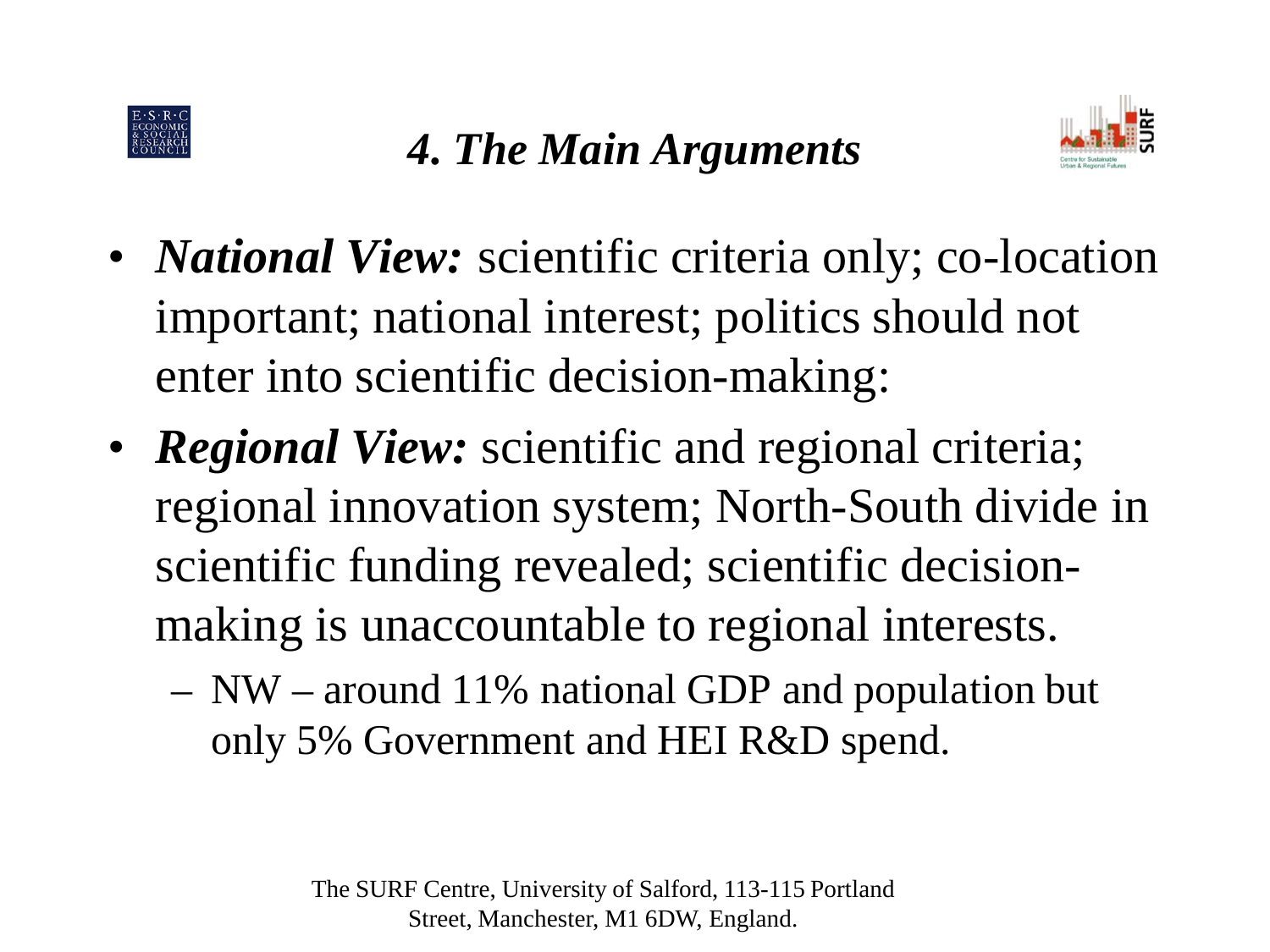

### *5. The Decision*



- *The Decision:* 13<sup>th</sup> March 2000 to locate Diamond at RAL, in the South East
- *Compensation?:* Smith Review (£26m) for collaborative science projects in the NW. Byers Review, to ensure the future of science in the region and DL.
- *Questions:* Does this signify a change in national science policy with respect to the regional dimension? How significant have developments regionally been?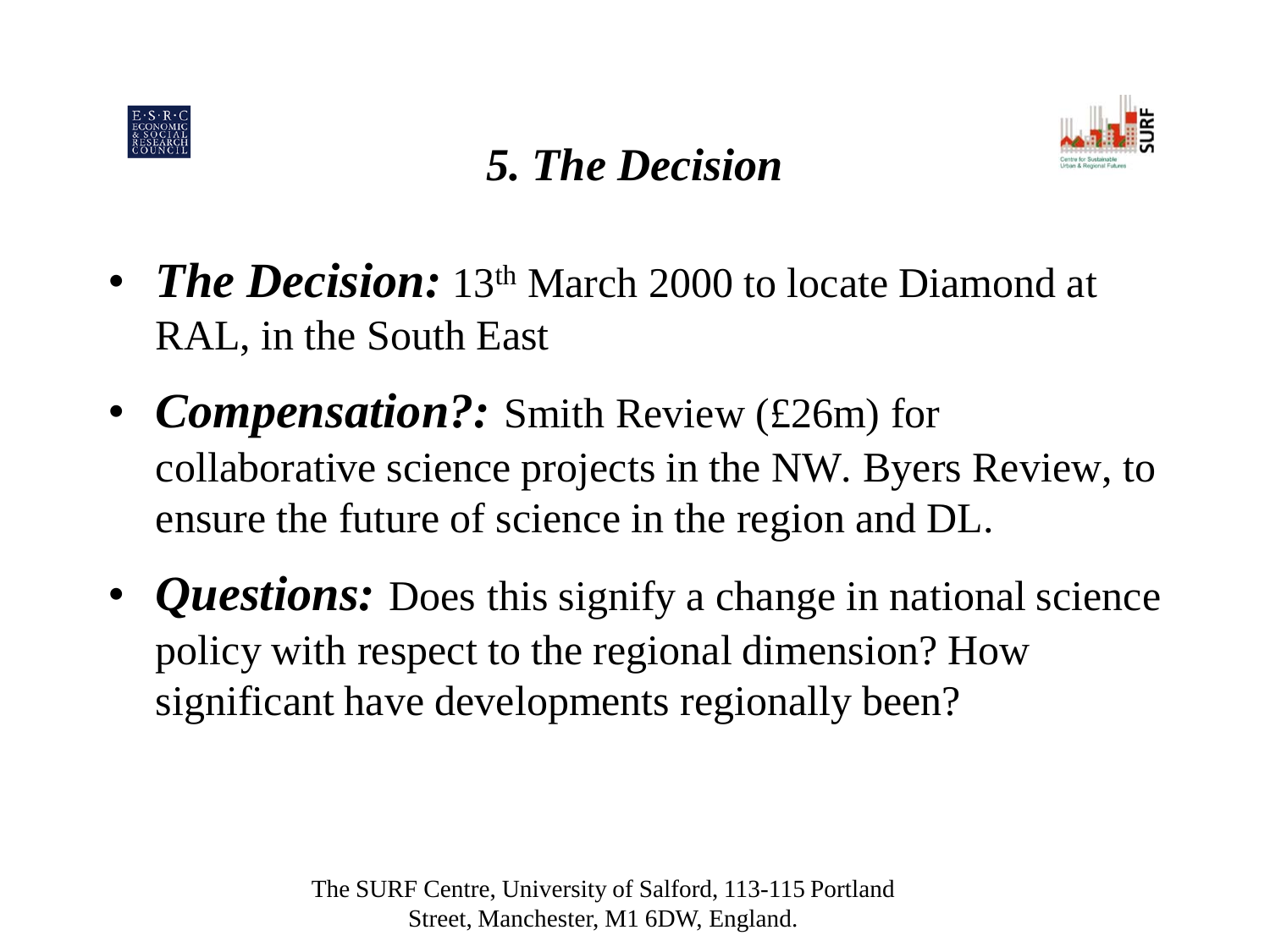

## *6. National Perspective: A New Role for the Regions? 2000-*



- *Strategic Oversight:* RCUK established, departmental science strategies required. Regional dimension? YES, but minimal - regions as consultees.
- *Knowledge-Based Economy:* White papers place increasing focus on innovation, dissemination, exploitation and university-industry links – strong regional dimension. YES, explicit.
- *International Excellence:* increasing institutional selectivity and spatial concentration. NO explicit regional dimension but significant regional impacts…
- *Increasing visibility of regional issues but not regionalisation…*

The SURF Centre, University of Salford, 113-115 Portland Street, Manchester, M1 6DW, England.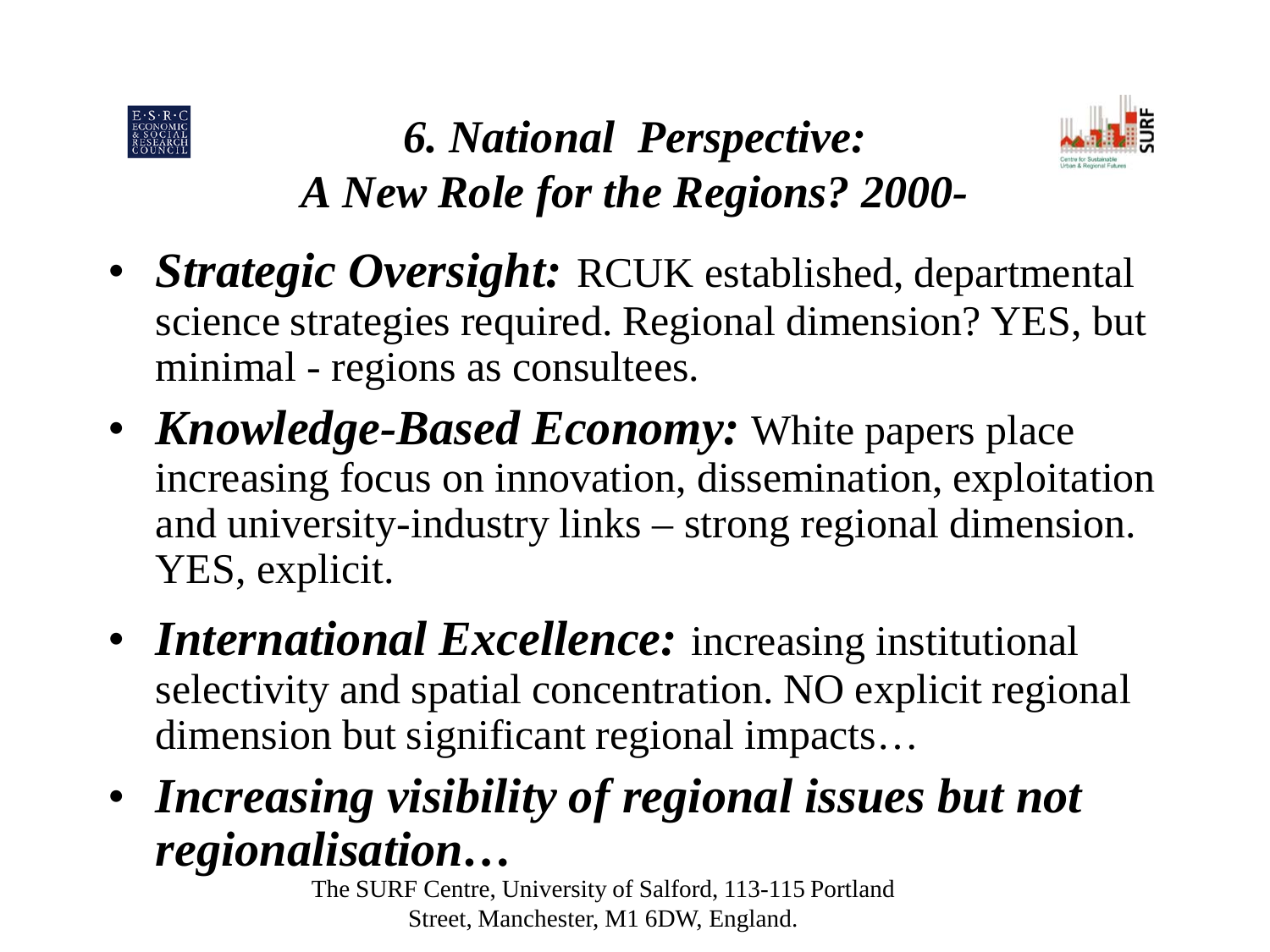



## *7.Regional Developments since 2000*

- *Before 2000:* No (explicit) regional science strategy, science not considered major issue, weak relations between universities, industry and RDAs.
- *2001-2002 Science Council and Strategy:* industry-led, meets quarterly, advise NWDA and produce and oversee strategy, ongoing negotiations between CLRC, DL and NWDA as to future of lab.
- **Ongoing:** Extension of science issue in English regions, attempt to construct regional science policy.